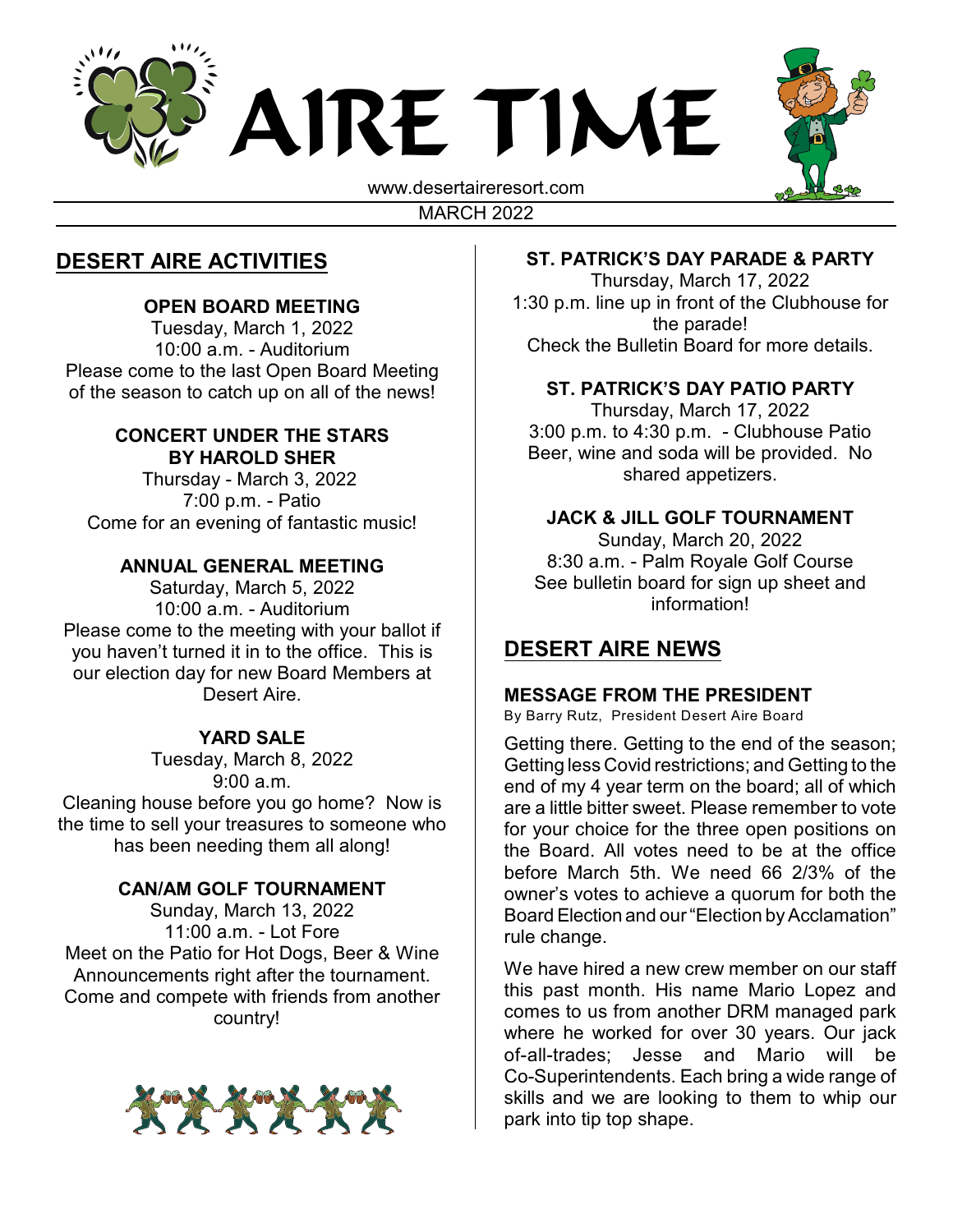Our Hot Topic round tables will be held on February 28th to gather Owner's input on a variety of topics. Please feel free to participate at one or all of the tables on the patio at 10:00 a.m.

Finally, if you see anything in the park which needs attention by our staff, please contact Carolyn in the office so she can direct the staff and monitor the completion of the project.

Thank you for your cooperation. Enjoy the rest of the season and safe travels to your summer home

#### **MESSAGE FROM CAROLYN**

By Carolyn Quintana, Community Association Manager

It's that time of year again! Annual Meeting and time to drop off or mail in your ballots. Thank you to those of you who have already dropped off your ballots. It is much appreciated. The Annual Meeting will be on Saturday March 5, 2022 at 10:00 p.m. in the Desert Aire RV Park Auditorium. I hope all of you that are here in Desert Aire can attend.

See you there!

**MINUTES DESERT AIRE OPEN BOARD MEETING - FEBRUARY 1, 2022** By June Cavendish, Secretary DA Board

**INTRODUCTIONS** – Barry Rutz called the meeting to order at 10:00 am. He introduced the Board members and confirmed a quorum. Members present were Ken Bailey, Barb Eggiman, June Cavendish, Cheryl Boyer, Steve Harvey, Dave Haines and office manager Carolyn Quintana

**COMMENTS FROM THE PRESIDENT -** Barry Rutz made a motion for Dick Bergen to be elected as Inspector of Elections. Ken Bailey seconded. Motion passed. Announced that a Hot Topic session will be held on Feb  $28<sup>th</sup>$  at 10 am on the patio. Watch the bulletin board for

more details. Please disregard the blue ballot that was put in the election packet. It contained an error. The corrected ballot is yellow. Please get your ballots in by Feb  $25<sup>th</sup>$  so that a quorum can be determined. Reminded everyone that masks are still required inside the clubhouse until at least Feb  $15<sup>th</sup>$ . The new Spectrum contract will start Feb 23. Instructions will be sent out soon on how to exchange your current box for the new DVR box.

**SECRETARY'S REPORT** – June Cavendish made a motion to approve the minutes from the Jan 11, 2022 open board meeting. Barb Eggiman seconded the motion. Motion passed.

**TREASURERS REPORT** – Barb Eggiman reported that the year end financials had just been received and had not been reviewed by the committee yet. She will have the report at our March meeting.

**MANAGEMENT REPORT** – Carolyn Quintana spoke about how to title your property correctly to prevent any problems when you sell. Only use a quick claim deed if you are selling to a family member. You can use a grant deed, but going through escrow is the best way to go. You should have the title researched to assure that everything is in order.

# **COMMITTEE REPORTS** –

**Activities –** June Cavendish reported that Teddy Wilson is still out. The committee met and they are planning on having a Valentine's patio party. It will be held on the  $14<sup>th</sup>$  - 3-4:30 pm. All beverages and snacks will be furnished by the committee. Mike Madsen #245 has accepted the chairman of the chair committee.

**Buildings & Grounds –** Dave Haines made a motion to approve three ER's. Barb Eggiman seconded the motion. Motion passed. New pool signs - \$807.36, Gas leak repair at B laundry - \$3,080.00, Additional supplies for backflow project - \$2,845.70. Dave introduced Bill Sinclair **Editor**. ... ... ... ... ... ... . Karen Such, Lot 182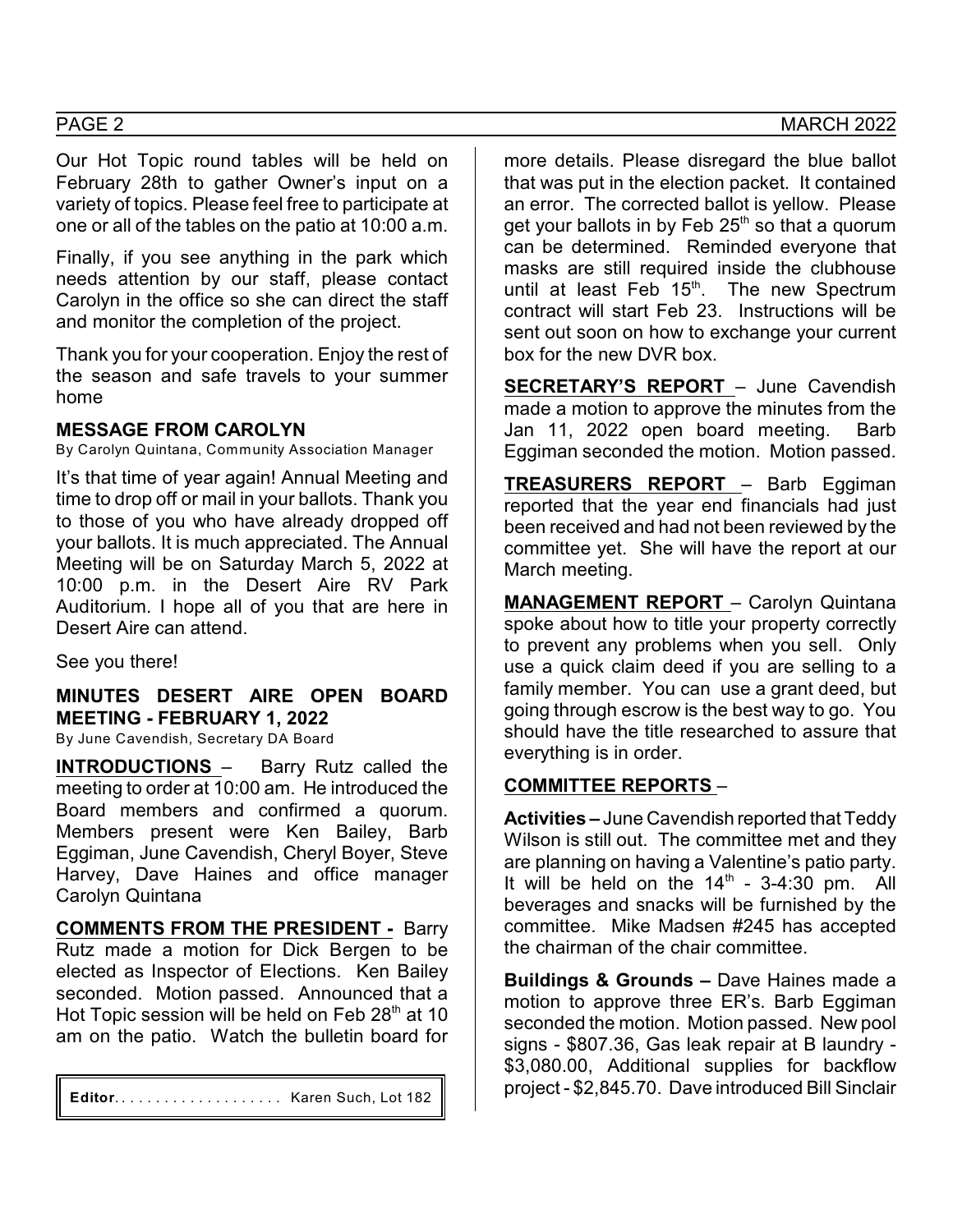#111 who will be assuming the leadership role for the B & G committee. Bill spoke about how important it is to have our volunteers fix things around the park. This helps keep our costs down and our HOA's low. He has also done some research on why people are having trouble with Spectrum on Demand. It appears that Spectrum does not have a strong enough signal for this area of town. If you are having trouble please call Spectrum directly. The more complaints they get might help to get a stronger signal.

**Architectural –** Steve Harvey thanked the committee for all their hard work this year.

**Landscape & Design –** Cheryl Boyer made a motion to approve two ER's. Barb Eggiman seconded the motion. Motion passed. Three new trees to be planted in the boulevard by the Bocce Ball courts- \$3,191.40. A makeover of the raised beds in the patio area - \$12,694.23. This make over will consist of removing old plants and replacing with 60 new plants, redo of irrigation and lighting, new gravel and rock. Nancy Clarke reminded everyone that Kirkpatrick only comes to the park on Tuesday and Thursdays. She has a set schedule for the desert landscape so that each area is worked once a month. If you have an issue with these areas please send an email to Carolyn so she can forward it to the proper area. Currently the committee is working on a few projects- putting some bushes around a transformer box on B side, doing some plantings at the entrance to Lot Fore and looking for some ideas for improving the front entrance to the building. Nancy also asked that if you want to cut some of the roses that you do it properly.

**Emergency Preparedness** – Cheryl Boyer - no report Mark Wilson is not in the park yet.

**Security –** Barry Rutz made a motion to approve two ER's. Ken Bailey seconded the motion. Motion passed. New phone system for the gate - \$7,484.24, Extended warranty for the alarm system - \$735.00. Gordie Klein reported that most Homeowners are doing a good job at keeping things locked up at night. Security has had very few late night calls. Committee is looking at new designs for gates at the entrance and will pass on the information to the Board.

**Marketing & Communications –** June Cavendish – no report

**Nominating Committee –** Ken Bailey – Ken thanked the committee for all their work on securing 4 candidates for the up coming election on March  $5<sup>th</sup>$ . Stan introduced the 4 candidates who spoke to the audience on their qualifications. The candidates are Calvin Cosens, Bruce Spalding, Kurt Neumann and Randy Miles.

**Real Estate –** Ken Bailey – Mark Monaco was not present but Ken reported that all of his rentals are already full for next year. Sales have been very good and they are going fast.

# **OLD BUSINESS** - None

#### **NEW BUSINESS** - None

# **HOME OWNERS OPEN FORUM -**

#11 Stan Miller spoke about Sports Day on Feb  $26<sup>th</sup>$ . It takes about 100 volunteers to run this event. Sign up sheets are in the breeze way. Also looking for a few volunteers to organize the Can/Am golf tournament in March.

#298 Steve Saari – Asked everyone to please carry a flashlight if you are out at night. Also wear light colored clothing. We have some dark areas in the park and someone could get hurt if a car couldn't see them.

#256 Elaine King – The quilters are having a silent auction on Feb. 10 -12 in the auditorium. They have over 40 items for the auction. Please stop by and bid on the items.

#233 Barb Eggiman spoke about how important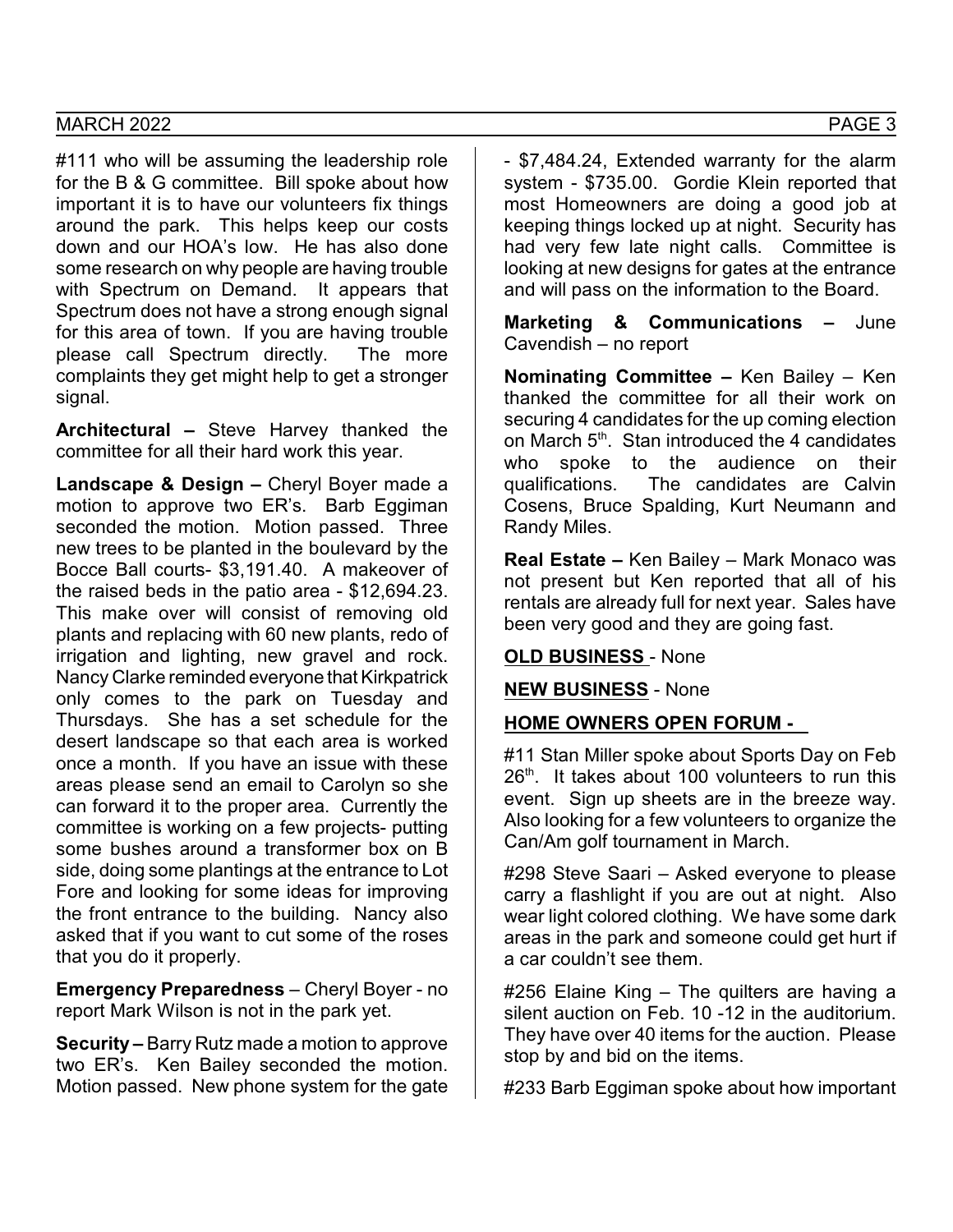the auction is for the quilters. They use the money to purchase material for the quilts that they donate to the Linus project. This organization gives the quilts to the children's hospital, abused centers, police departments.

#136 Paula Grant - With all our new homeowners everyone needs to get a name badge to wear to functions. Carolyn has the forms in the office, they are \$13 each. Paula volunteered to collect these forms and take them to the company for processing.

### **INTRODUCTION OF NEW HOME OWNERS** -

#75 Doug & Helen Holler from Vancouver Washington were introduced.

**ANNOUNCEMENTS** Next general meeting will be March 1, 2022 at 10:00 am and the annual meeting will be March  $5<sup>th</sup>$  at 10:00 am

**ADJOURNMENT** Meeting adjourned at 11:05 am.

# **DESERT AIRE COMMITTEE REPORTS**

#### **ACTIVITIES COMMITTEE**

By Teddy W ilson, Chair

#### **Concert**

On Thursday, March 3rd at 7:00 pm, Harold Sher will be performing on the patio. Look for posters titled "Concert Under the Stars". Feel free to bring refreshments while enjoying the music and be sure to clear your table before you leave. No tickets are required and tips will be accepted.

#### **St Patrick's Day Events**

The Activity Committee is planning a St Patrick's Patio Party at 3:00 pm – 4:30 pm on Thursday, March 17th. Beer, wine and soda will be provided at no charge. There will be no shared appetizers.

It's your lucky day St Patrick's Day parade returns to Desert Aire. We encourage all residents to participate. Decorate your golf carts, bicycles &/or cars. Don't forget to wear your

green or dress up as a Leprechaun as you walk around the park and in the parade on Tuesday, March 17th. Check the Clubhouse and Laundry Room Bulletin Boards for more details. There will be a Parade Sign-up sheet on the Clubhouse Bulletin Board.

Line up for the parade starts at 1:30 pm and will be at the parking area in front of the clubhouse by the pool on the East side.

If you are not participating in the parade then be sure to watch the parade as it goes through the park!

If you have any questions, please contact: Bea & Maurice Fitzgerald, Lot 124 Phone: 780 686 7596

#### **Volunteer Opportunities**

• Activity Committee Members

We are looking for a few volunteers to join the Activity Committee for 2022-2023. If this is something you think you might be interested in doing, please contact me at at tkw6067@msn.com or 503-544-7419.

• Volunteer Activity Coordinators

We are also in need of Coordinators for the following activities:

- Entertainment Coordinator
- Christmas Dance
- Fashion Show (Anne Van Oene is willing to help.)
- Sports Day
- January Theme Dinner/Dance
- Ticket Booth

#### **ARCHITECT COMMITTEE**

By Elaine Babcock, Secretary

As many of us begin winding down our time at Desert Aire, the Architectural Team would like to make a few reminders for owners.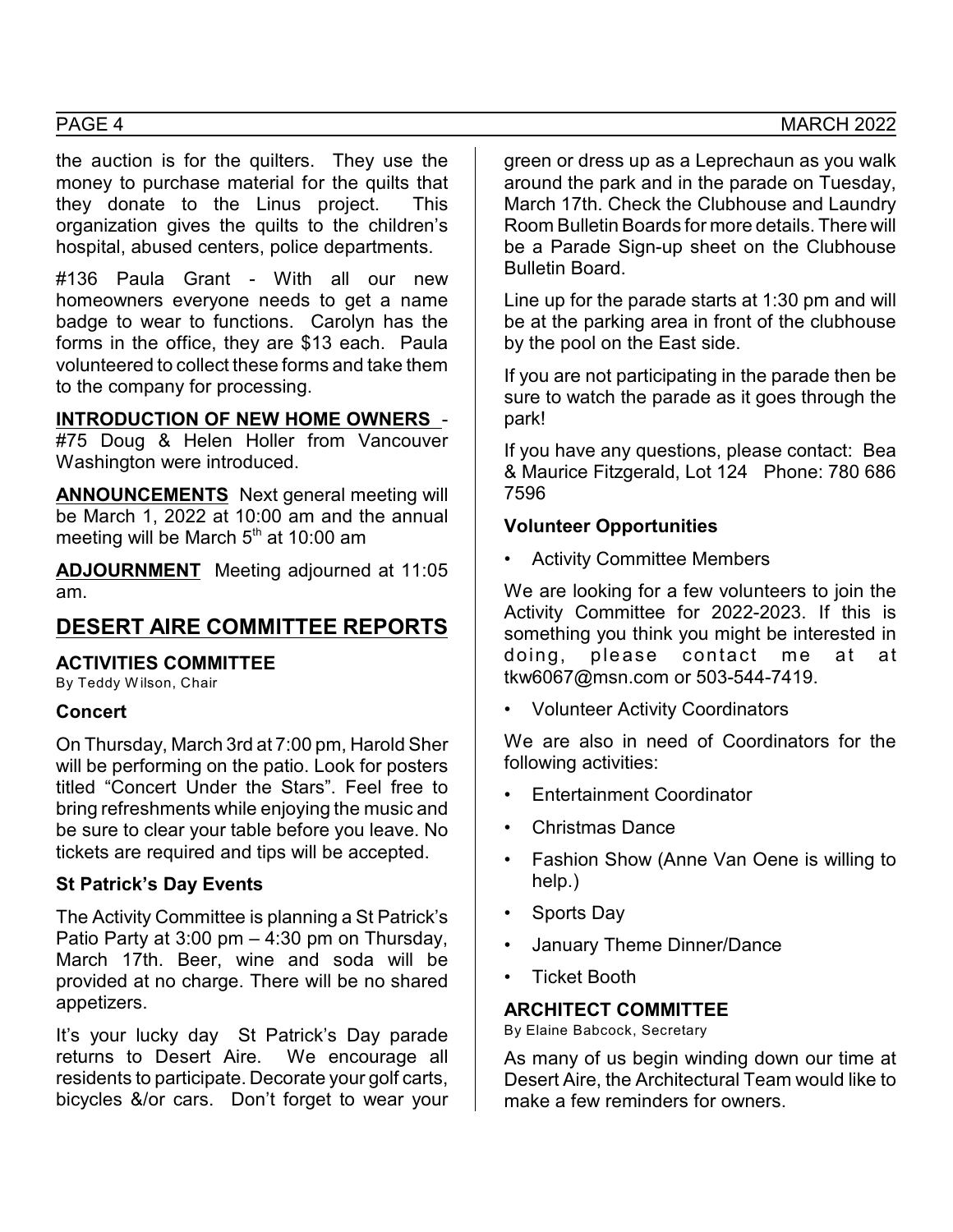#### MARCH 2022 **PAGE 5**

- 1. Lots need to be maintained until April 1, so keep weeding and pruning. It is recommended that you do some major pruning before you leave as there will plenty of growth when you return next season.
- 2. Check your irrigation system. If you have trees and plants that need water during the hot summer months, make sure those sprinklers are in working order. Buildings and grounds has recommended that you lock your main water valve to your park model, so it doesn't accidentally get turned on.
- 3. If you use a landscape service for your lot, check with them before you leave to ensure they know what services you would like provided in the fall.
- 4. New owners grass is not watered in the summer months and will need to be replanted in the fall in time for the November 15th annual inspection.
- 5. Please pick all the fruit off of trees.
- 6. Work order forms are located in the mail room. Please complete in detail and sign the back for any projects. Check the Architectural Rules in the directory to see what is required. They are submitted to the office. Reminder that the committee meets twice a month, so please plan ahead.

Thank you for keeping your lots maintained and for all the great improvements you are doing on your lots. The Architectural Committee appreciates all you do to keep the park looking so great. Have a safe journey back to your home.

#### **BUILDING & GROUNDS COMMITTEE**

Bill W ilson, Team Member

Tom has spent a lot of time working on the golf course. He has sprayed weeds and inspected every sprinkler head and repaired those needing attention. As this is printed, he is applying fertilizer to the grass. Bill has re-seeded bare spots in the turf. Tom and Bill are new to the B & G Committee this year.

Led by Linda and Mike, a sub-committee of Doug, Blair and Stu have been refinishing the benches located throughout the park. They feel they will be finished with all benches by the first week In March. All are new to the B & G Committee and we are really grateful for their contribution

The hot water heaters serving the men's and women's dressing rooms have been replaced with new on demand heaters. We believe both heaters were original construction items. The one serving the men's side had been seeping water for several weeks.

Maurice, with the help of Dave and Glen, installed the necessary electric circuitry in the kitchen to power the Bunn Coffee Makers that were donated to us a couple of years ago. Glen is new to the B & G Committee this year. In addition, Maurice completed the task of putting new light bulb sockets in the square light fixtures hanging over several of the entrance doors at the clubhouse so now they are all functional.

Led by Richerd, a sub-committee of Russ and Bruce have been working to find an appropriate contractor to refinish the "finished" clubhouse breeze way doors. The door to the Ticket Booth was refinished so that we can see the quality of his work. Richerd's group is also working on a proposal to replace the poker room door and the doors to the men's and women's shower rooms. Russ and Bruce are new to the B & G committee this year.

B & G has continued to work on a new system of street lights in the A and B sections. We have arrived at the conclusion that solar powered lights are the only way we can answer all of the needs that will be required of the new system. If you have not seen the lights, we have two mounted on posts on Mocking Bird Lane near the intersection with North Palm Drive. Although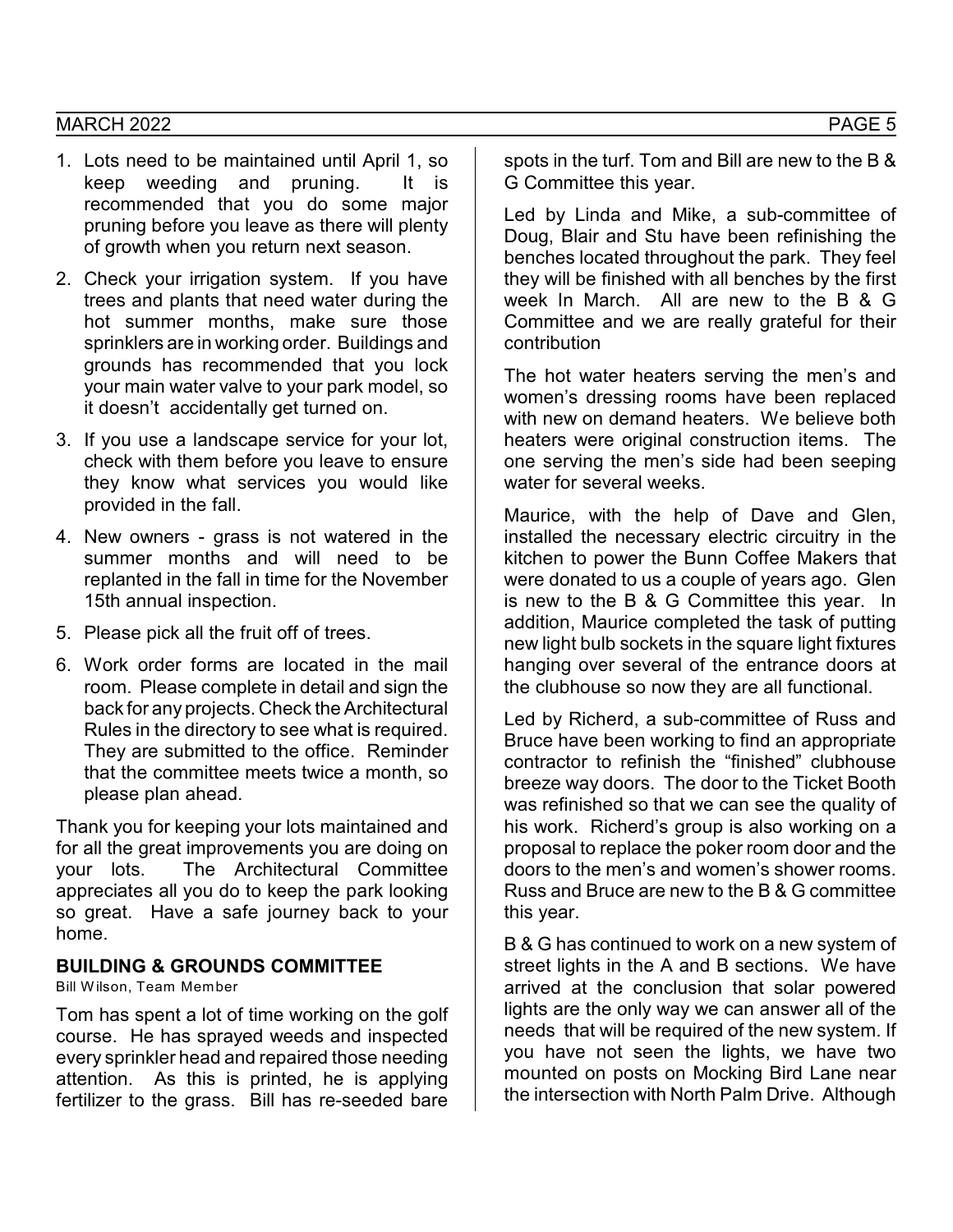prices are increasing at an alarming rate, we firmly believe that we can do this project for less than the \$30,000 figure we gave the Board last spring. Because we recognize there are questions about this change, Street Lighting will be part of the "Hot Topic" discussions on February 28th.

Will did a study of our garbage collection methods and the cost of having Burtec rent us the dumpster and dump it on our demand. He concluded that by making investments in equipment, we could save a few thousand per year. However, when you consider the issue of cost of equipment maintenance and our own labor cost, the savings was marginal, thus he recommended no action be taken. We may still buy a piece of equipment that will help the efficiency if we can locate one for a good price.

Bill is a recent addition to our committee. He recently retired, spending a large portion of his career in team building. He has already made a huge impact on the organization of the B & G Committee and helping to push projects from dreams to action.

#### **Future projects that either will be finished this season or will be started:**

Fences around the A and B pools need work. The bottom parts that are buried in soil to give the fence rigidity have rusted off and need replaced with new metal.

Garbage can maintenance: Several of the in ground canisters need replaced; several of the garbage can inserts that actually hold the garbage need replaced; many of the lids are damaged and need repaired or replaced. The huge problem is that the assemblies are not made or sold any more. We have a scheme to fabricate new pieces where necessary. This is a very large job and will take more than one season to complete.

Parking bumpers in front of the clubhouse have deteriorated and need replaced.

 Remember: If you have a contractor do work for you – either construction or yard pruning and maintenance – the contractor must remove any waste from your site and Desert Aire. It is not OK for them to dispose of the waste of your project at Lot 4. If you, yourself, do a construction project or yard renovation, you can dispose of your waste at Lot 4.

# **DON'T**

- 1. Don't throw plastic bags into the "yard waste" trailer. If you use a bag to get the waste to Lot 4, dump the waste into the trailer and throw the bag into the dumpster.
- 2. Don't remove tools from the Maintenance Shop for personal use – they often don't return or return after we have had to purchase a new one because the crew needs it now.
- 3. Don't dispose of major appliances (water heaters, refrigerators, ranges, etc) at Lot 4 – when you purchase, make sure that the vendor will pick up the old one.

# **DO**

- 1. Pick all fruit from the trees before it falls to the ground. If you can't use all the fruit on your trees, take it to Coachella Valley Rescue Mission on 47470 Van Buren St. If you have fruit on the ground, pick it up and put in the yard waste. Leaving fruit on the ground encourages rodents to take up residency.
- 2. Do Flatten all cardboard when recycling includes small packing boxes, cereal boxes, and mail packaging.
- 3. Do flatten chairs, cabinets and other furniture you are recycling. If it is too good for that, then donate it to one of the resale charities – most of them will even pick it up.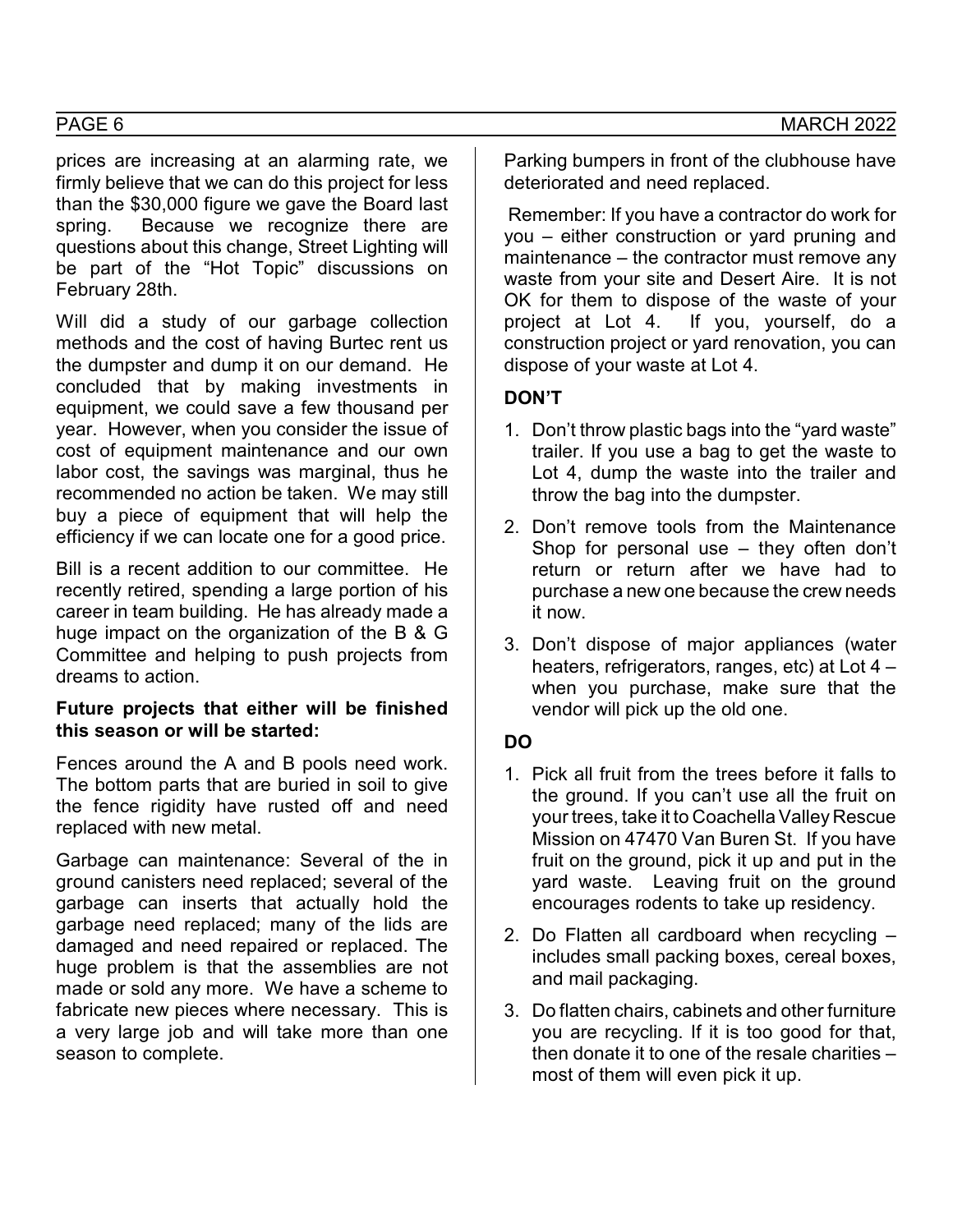#### MARCH 2022 PAGE 7

You can communicate directly with the Building and Grounds Committee by using our specific email address: dabldgandgrds@gmail.com. Use this address to comment on current B & G projects or inform us of something that needs attention in the park such as burned out or non-functioning lights.

### **LANDSCAPE & DESIGN COMMITTEE**

By Nancy Clarke, Chair

This season is quickly winding down. Our committee is continuously facing new opportunities and challenges as we try to reestablish our purpose & goals as a committee.

The month of March is always a busy one. Gardens are finally blossoming after a long series of bizarre weather. Mario, Jesse, Juan, Chris & Armando, along with the Kirkpatrick Landscaping crew, have been attending to the grounds & gardens. Finally, the roses are starting to bloom. Three Sisso trees were planted on the boulevard across from the Bocce ball courts. They are replacing three trees that were felled two years ago.

Claire Peters, who volunteered to look at replacing the faded plaques, on the Memorial Wall, was unable to return to our park, due to an injury. Thus this project will be delayed until next season. Carole Hiltman & Barb Sloan who volunteered to oversee the Memorial Garden pots, this season, deserve accolades for the beauty that these pots provide. If anyone is thinking of placing a memorial plaque, in memory of a loved one, on the Memorial Wall, there are forms in the office for you to start this process.

Landscape & Design continues to be enthused about future planning for this park and we will coordinate future projects with any long range planning. We are always looking for people with a certain panache in landscaping, gardening or design. We are looking for people that would appreciate less "meeting" time and would rather devote more time to designing, and enhancing areas in the Park. Your creative talents would be most welcome. If you are interested please contact **Glenda Klein (**unit#272) or **Nancy Clarke** (unit#79) 760-406-2440 for more information.

To those in the community who will be traveling home, I wish you safe traveling. Keep well & keep safe.

#### **REAL ESTATE COMMITTEE**

By Sally W ilson, Team Member

The **Desert Aire Real Estate Team** wants to remind all owners who will be renting your units that:

- The unit must comply with the Guidelines For Rentals listed in the Real Estate section of the Desert Aire website, be clean, in good repair, and fully stocked.
- Rental period must be a minimum of one month with maximum occupancy of 270 days per year.
- Let your renters know that: this is a 55 and older resort, no pets are allowed, they must register with the office, and they need to follow park rules as listed in the Desert Aire Directory.

If you wish to have your unit listed on the DA website For Sale Or Rent By Owner, the directions are on the website. Thank you for helping to keep Desert Aire the best seasonal destination in the valley.

#### **REALTOR**

By Mark Monaco, DA Realtor

WHEW…FEBRUARY turned out to be one busy month with so many people touring our park with an interest in renting and purchasing. This is truly a unique time to buy a property with the park going through a transition period and sellers willing to make a deal. Many long ime owners have made the difficult decision to sell their beloved properties due to health or other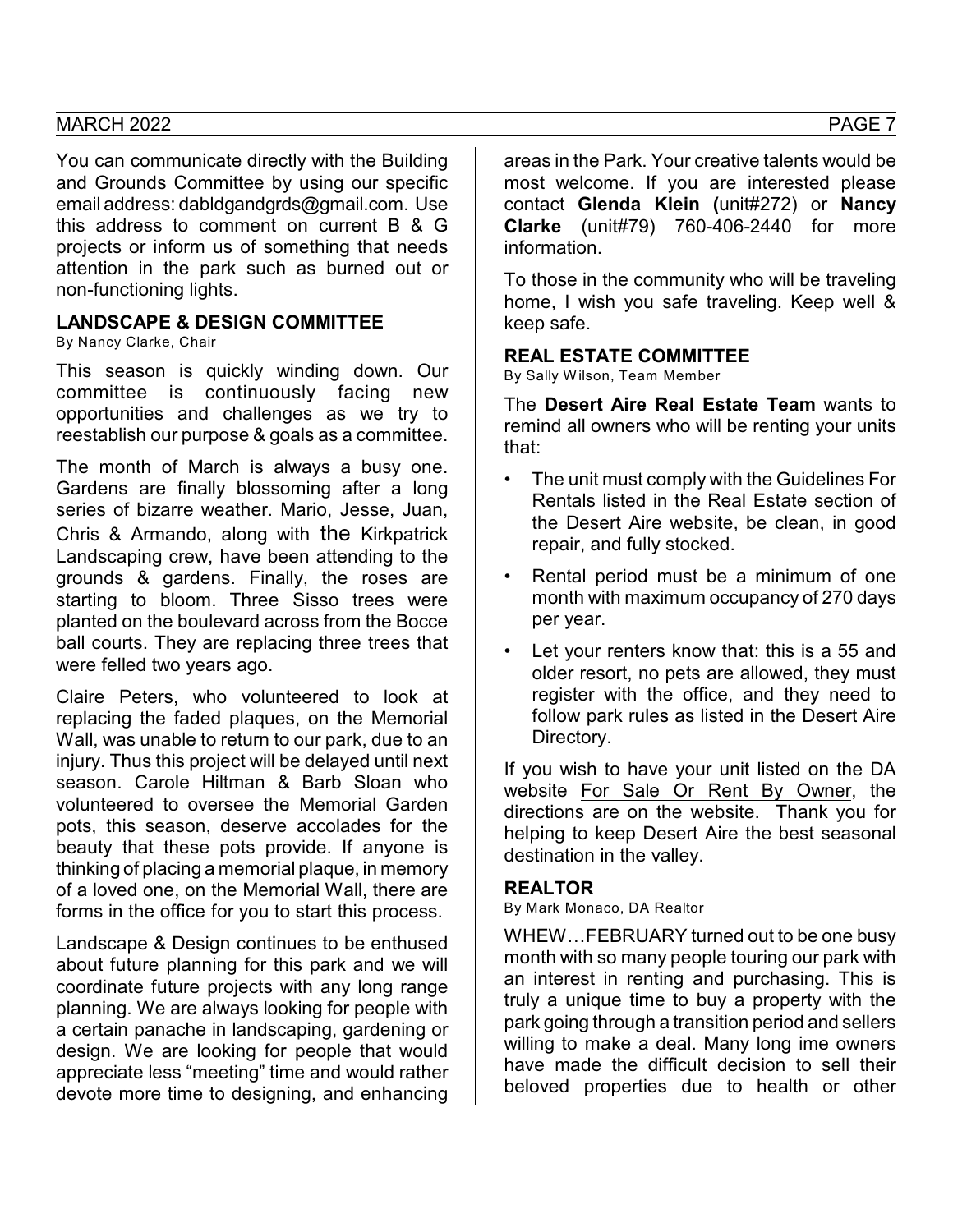personal reasons. These people have spent so many seasons in the park creating lasting memories and enjoying the many friends made over the years. This is a fantastic opportunity for newcomers to make this their winter home and create their own memories. I would like to welcome all the new owners that have or will be taking possession of their properties this season and making Desert Aire their new winter home.

On the rental side, there have been so many folks touring Desert Aire for the first time from neighboring parks in the area and are interested in renting next season. The demand for rentals has been very strong for next season with everything already booked. If you are interested in the real estate office renting out your property next season, please contact me as soon as possible. I have a growing list of renters that are ready to book for next season.

For those of you that will be leaving the park at the end of March, I hope you have enjoyed the time with your Desert Aire friends. I would like to wish you all safe travels back home and have a happy and safe summer season.

I look forward to seeing you all next season.

#### **SECURITY COMMITTEE**

By Gordy Klein, Chair

The Security Team is happy to report we are having a quiet year in the Park with no reported thefts. We continue to evaluate ways to keep the Park secure and safe. We recently reported there are plans to add additional spikes on the North resident's wall in section B. However, we have been unsuccessful in obtaining pricing so we are recommending delaying this project until next Fall.

We would like to remind all homeowners if you are having contractors, family or friends enter the Park, please do not give them your gate cards. You can have your phone registered at the office so visitors can use the key pad at the gate to call you to let them in.

As always, a reminder to keep your speed down, use flashlights when walking at night and continue to lock sheds and cars as well as light up your homes at night.

Please note the Security Team members and phone numbers are listed in your DA directory. Please contact a team member if you observe any suspicious activity or have questions or concerns about safety in the Park.

### **QUILTER'S CORNER**

By Roberta Christner, Quilter

The numbers are in and the grand total from the 3 days comes to a little over \$3900.00 !!! Thank you, thank you, thank you for the participation of so many of you. A lot of the items from the silent auction and card chance were donated from non-quilters. Again we say a huge thank you.

The 186 quilts that were on display hanging around the room were originally made for charity. But for the first time in many years we allowed the sale of these quilts which helped make the outstanding grand total.

A number of you have asked what was in the mystery boxes on the silent auction. One was a jar of olives, another a can of oysters and the last one was a \$50.00 gift certificate.

Since this is the last "Aire Time" article this season from the quilters we'd like to say safe travels and come back in November for a full 5 months of fun in the sun!

# **PARK TIDBITS**

# **FEBRUARY JACK & JILL TOURNAMENT**

By Karen Such, Coordinator

February, 2022, Jack & Jill was a big success! There were 14 teams who played a 3, 2, 1 match. If the hole has a 3 written on the score sheet, you took the best 3 scores on that hole and marked them down and so on with 2 best, then 1 best. Then you started over with the 3, 2,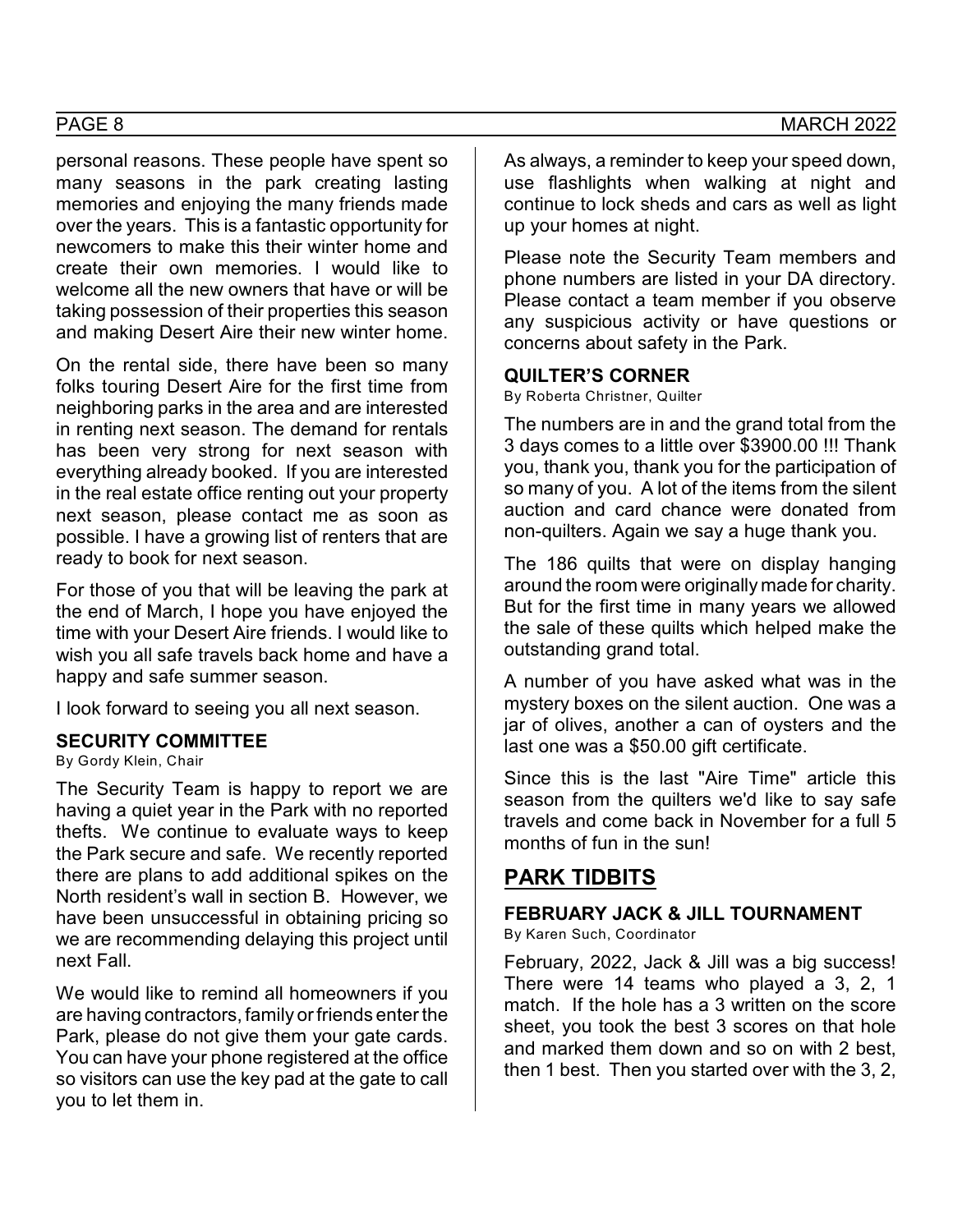#### MARCH 2022 PAGE 9

1. No one had a clue who would win because we had never seen scores so high for 18 holes.

#### **The winners are**:

## **First Place with a score of 125**

Ron & Barb Eggiman & Don Polinski & Cheryl Blake

# **Second Place with a score of 129**

Steve & Karen Such & Dave Haines & Shannon Allison

### **Third Place with a score of 130**

Dennis & Linda Percheson & Ed Claggett & Judy Argent

**Men's Closest to the Pin**. ... . . Martin Ulrich

**Women's Closest to the Pin**. . Laurie Steele

**Men's Long Putt**. ... ... ... ... Brian Dolsen

**Women's Closest to the Pin**. . Vicki Spalding

We also had to keep track of our water balls and there were 136 total from all of the teams. Louise Page guessed 137 and won the prize for closest guess.

A great lunch of Kentucky Fried Chicken was served at 1:30 p.m. on the patio after the tournament. Thank you to the planning committee, Roger Gardner, Cathy Cameron, Judy Bailey and Bruce & Vicki Spalding. You did a fantastic job!

#### **SHUFFLEBOARD**

By Terri Lawton, Coordinator

Come join us for morning shuffleboard each Wednesday and Friday. We start at 8:45 a.m. and play two games ending at around 11:30. Enjoy coffee and cookies in between each game with the money we get from the recycled aluminum cans you drop off is our building.

"I don't know how to play", you say. No need to worry. We teach you as we play. Its easy and fun game to learn. You will find the sign up sheet inside the shuffleboard building on the bulletin board. Come down and have fun with us.

#### **PLEASURE PAINTER'S CLUB**

By Sandra Turner & Deb Rasmussen, Coordinators

If you have an interest in the visual arts and would like to join our group, we would love to welcome you. We meet each Wednesday from 1:00 p.m. to 4:00 p.m. in the party room.

In March our group would like to offer 3 beginner water color classes to budding artists. The classes would run from 1:00 p.m. to 3:00 p.m. on Wednesday and student numbers are limited to 6 people. Participants are asked to contribute a minimal amount to the costs of painting and paper or bring your own supplies. Please sign up on the main bulletin board. The first class will be on March  $2<sup>nd</sup>$  and you will be learning how to do a wash with a silhouette.

If you have any questions, please see Sandra at Lot 312.

# **JACK & JILL GOLF TOURNAMENTS FOR 2022/2023 SEASON**

By Karen Such, Coordinator

We are happy to announce that we have a new option for a Jack & Jill Tournament golf course. Steve talked to the Pro at Woodhaven Golf Course and was given the following options for our tournaments:

# **Cost of golf for 18 holes with a cart** - \$40.00

**Starting Time for a shot gun** - Anytime we choose. We will likely continue with an 8:30 start.

We would charge an extra \$11 for food and prizes, as we normally do at this time. The total cost per golfer would be \$51.00. We will also be exploring the option of an inexpensive meal at Woodhaven.